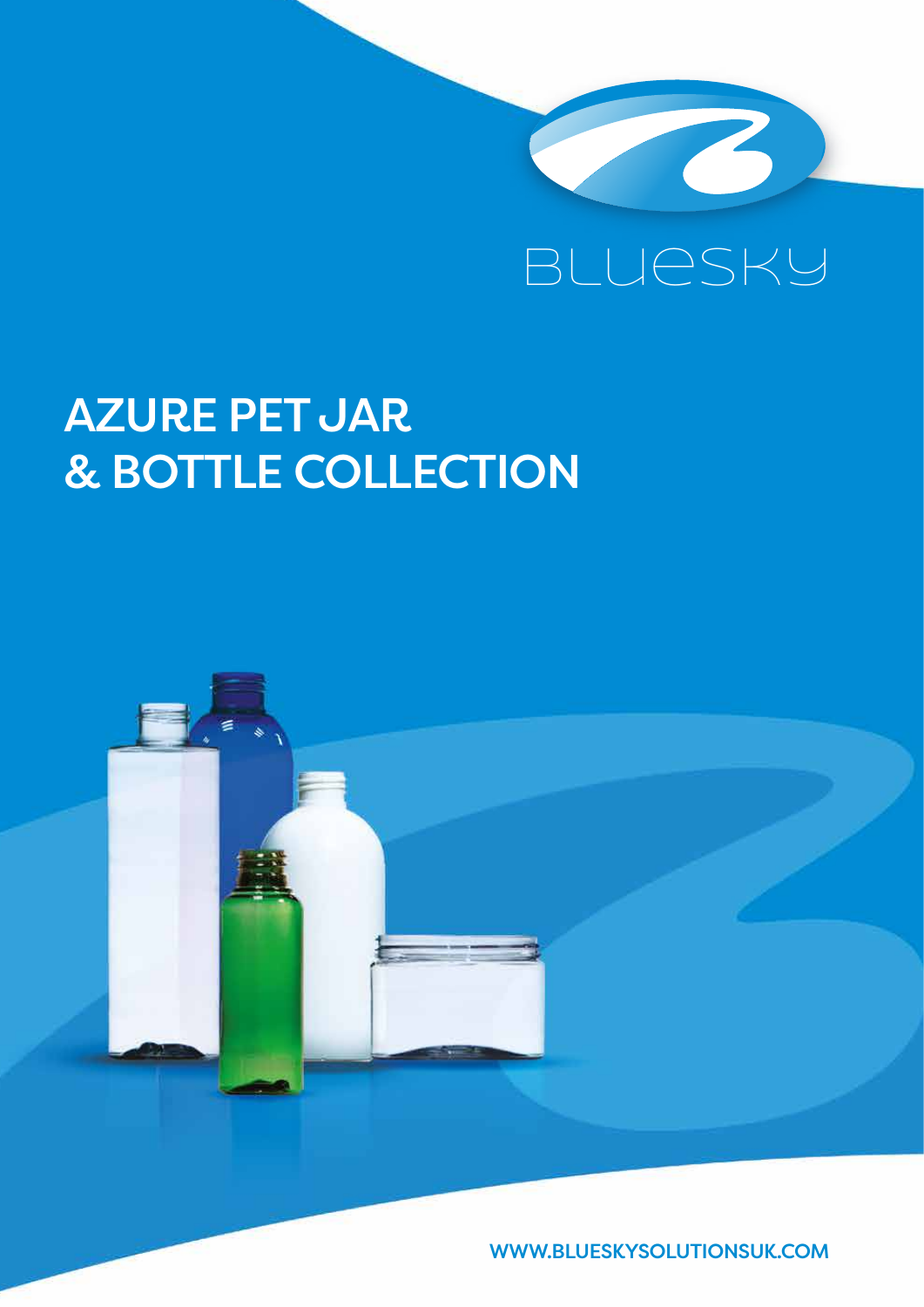# PROTECT, ENHANCE AND TRANSFORM YOUR BRAND WITH PET

Only the very best will do. That's why we've pulled together this collection of our best performing PET jars and bottles to give you the highest quality protective packaging.

Combined with the latest decoration and finishing techniques, PET can give your brand maximum shelf appeal. The kind of shelf appeal it deserves. PET is created using the most up-to-date stretch blow moulding process to produce high gloss, flawless finish bottles and jars, manufactured to precision accuracy. This also creates a secure seal when combined with a Bluesky cap or dispensing closure.

# Protect your product until its expiry date

PET is an excellent material for protecting your products. For starters, it has good gas and moisture barriers which reduces oxidation. PET containers can also be produced with UV resistance to protect the colour of your formulation from fading or reacting with UV light.

Completely shatterproof to prevent breakages and leakages, PET provides protection on the filling line, during transit, on the shelf in retail stores and in consumer's homes.



## You never get a second chance to make a first impression

Show off your product with crystal clear PET or catch your consumer's eye with PET available in every colour of the rainbow. Enhancing your

brand with PET is easy. These lightweight containers are extremely receptive to decoration. Especially printing, labelling and sleeving. Making it pip squeak easy to create a unique look.

Not only do they look great, PET bottles and jars are highly versatile and compatible with a wide range of products. Perfect for developing haircare, skincare and beauty ranges under the same brand.



# **(1)** Transform your product into a luxury brand

Packaging is more than just looks. When it comes to beauty and personal care products, consumers expect an experience. Adding texture to your packaging not only stimulates the sense of touch but also creates a premium, professional finish.

Create a luxurious feel with a soft touch effect, raised embossing or go for a smooth shine. In a highly competitive market, we can help you outshine the competition on the shelf with pearlescent pigments, metallic finishes, silk screening or even a high gloss lacquer. The options are endless. The result is luxurious.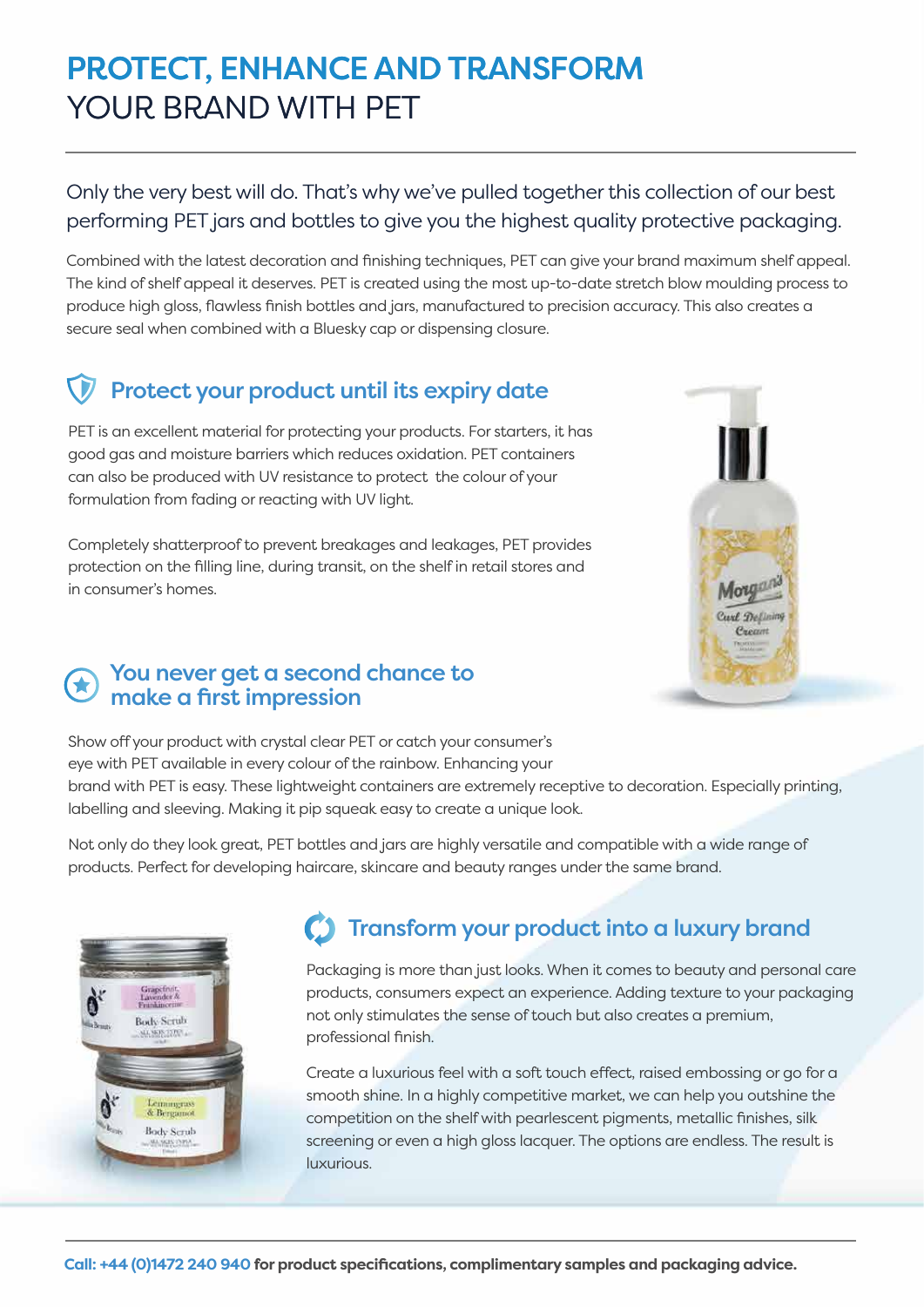

#### **UNRIVALLED STOCK RANGES**

Explore our extensive packaging collections of bottles, jars, tubes, pumps and closures - available immediately from stock.



### **UNLIMITED PACKAGING POSSIBILITIES**

Be inspired by how our specialist blend of packaging and supply chain expertise creates unlimited packaging solutions.



#### **END-TO-END PRODUCT CREATION**

Discover the ultimate brand owner support. Our specialist inhouse solution offers formulation to finished product, from one source.

## Your Solution Source

Bluesky open up unlimited possibilities when it comes to product creation and packaging for brand owners. In pursuit of our mission to offer creative solutions to our customers, we have combined our unrivalled packaging solutions from stock with our supply chain efficiencies and formulation expertise. Enabling us to help our customers streamline their supply chain, protect profit margins and bring products to market faster.



## Source the right packaging for your product

We know just how vital it is to find exactly the right packaging for your brand. Not only for maintaining brand perception and providing optimal product protection, but also for keeping production costs under control.

In addition to same day dispatch of production volumes from stock, we also supply customised solutions with short lead times. Whether you need large production volumes fast or custom containers for a unique project, Bluesky have got you covered.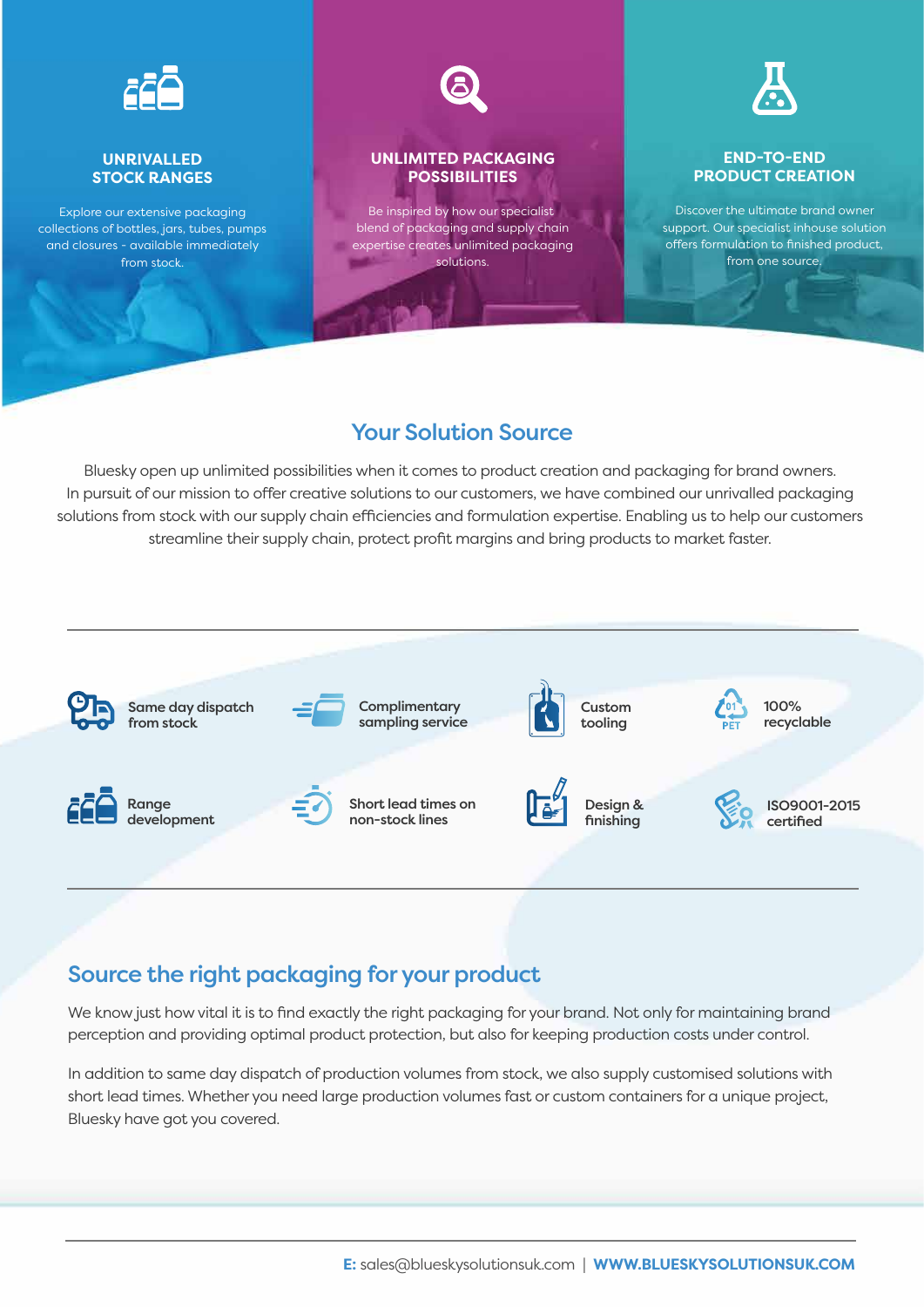# APOLLO BOTTLES

Elegant, slim cylindrical bottle range. Suitable for all liquids, creams, gels and lotions.



| Code             | APO501CT         | APO751CT | <b>APO1001CT</b> |  |
|------------------|------------------|----------|------------------|--|
| <b>Capacity</b>  | 50 <sub>ml</sub> | 75ml     | 100ml            |  |
| <b>Neck Size</b> | 20/410           | 20/410   | 20/410           |  |

| Code            | APO1001CT-24 | <b>APO1501CT</b> | <b>APO2001CT</b> | <b>APO2501CT</b> | <b>APO3001CT</b> | <b>APO4001CT</b> | <b>APO5001CT</b> |
|-----------------|--------------|------------------|------------------|------------------|------------------|------------------|------------------|
| <b>Capacity</b> | 100ml        | 150ml            | <b>200ml</b>     | <b>250ml</b>     | 300ml            | 400ml            | 500ml            |
| Neck Size       | 24/410       | 24/410           | 24/410           | 24/410           | 24/410           | 24/410           | 24/410           |

| Code             | APO3001CT-28<br>APO5001CT-28 |              | <b>APO7501CT</b> | <b>APO10001CT</b> |
|------------------|------------------------------|--------------|------------------|-------------------|
| <b>Capacity</b>  | 300ml                        | <b>500ml</b> | <b>750ml</b>     | 1000ml            |
| <b>Neck Size</b> | 28/410                       | 28/410       | 28/410           | 28/410            |

| <b>Stock Colours:</b> Clear, White $\oslash$ |                                               |
|----------------------------------------------|-----------------------------------------------|
|                                              | <b>Customisation:</b> Any colour 000000000000 |

Call: +44 (0)1472 240 940 for product specifications, complimentary samples and packaging advice.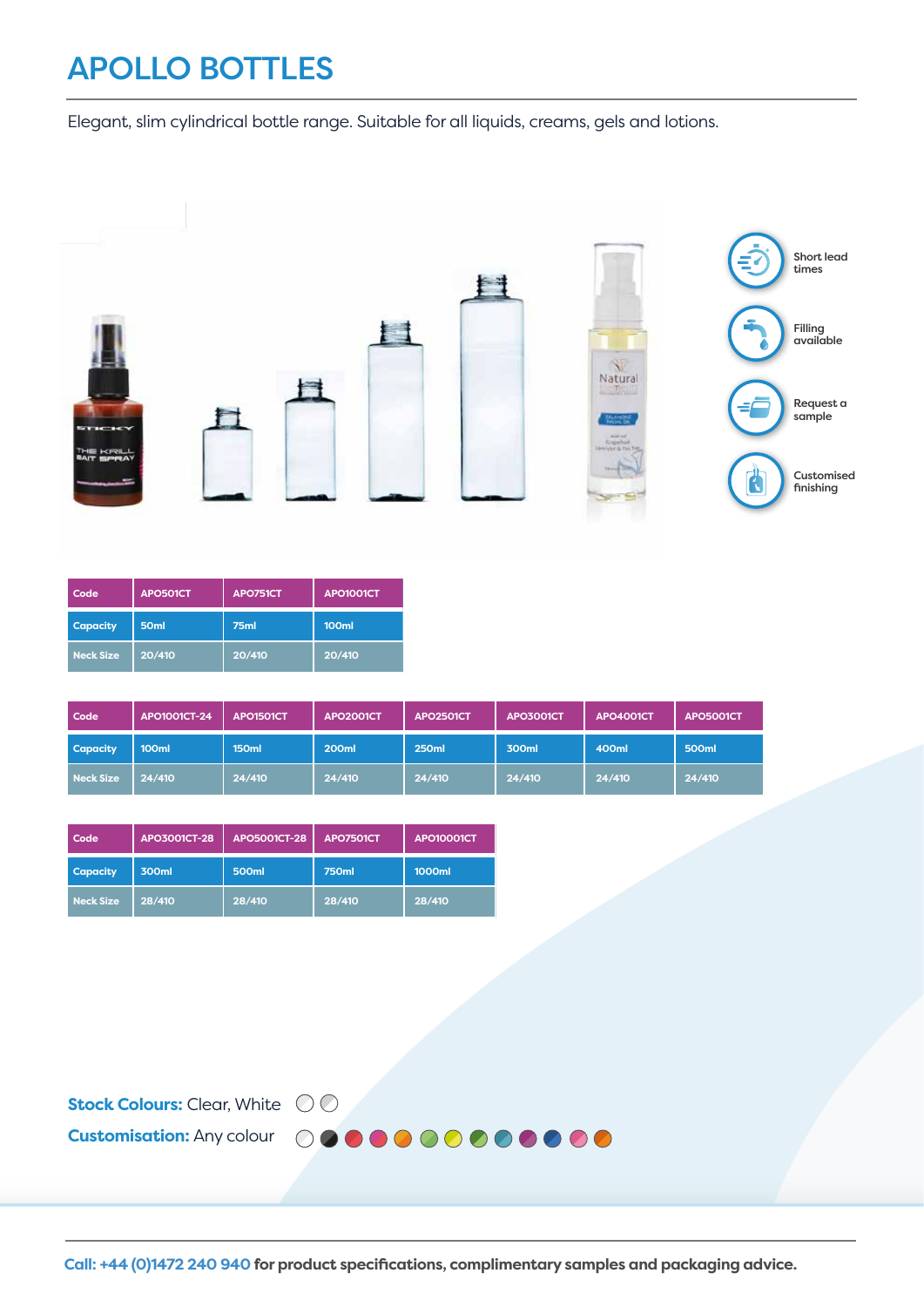# STRAIGHT SIDED JARS

Premium cylindrical jars. Suitable for creams, gels and waxes.

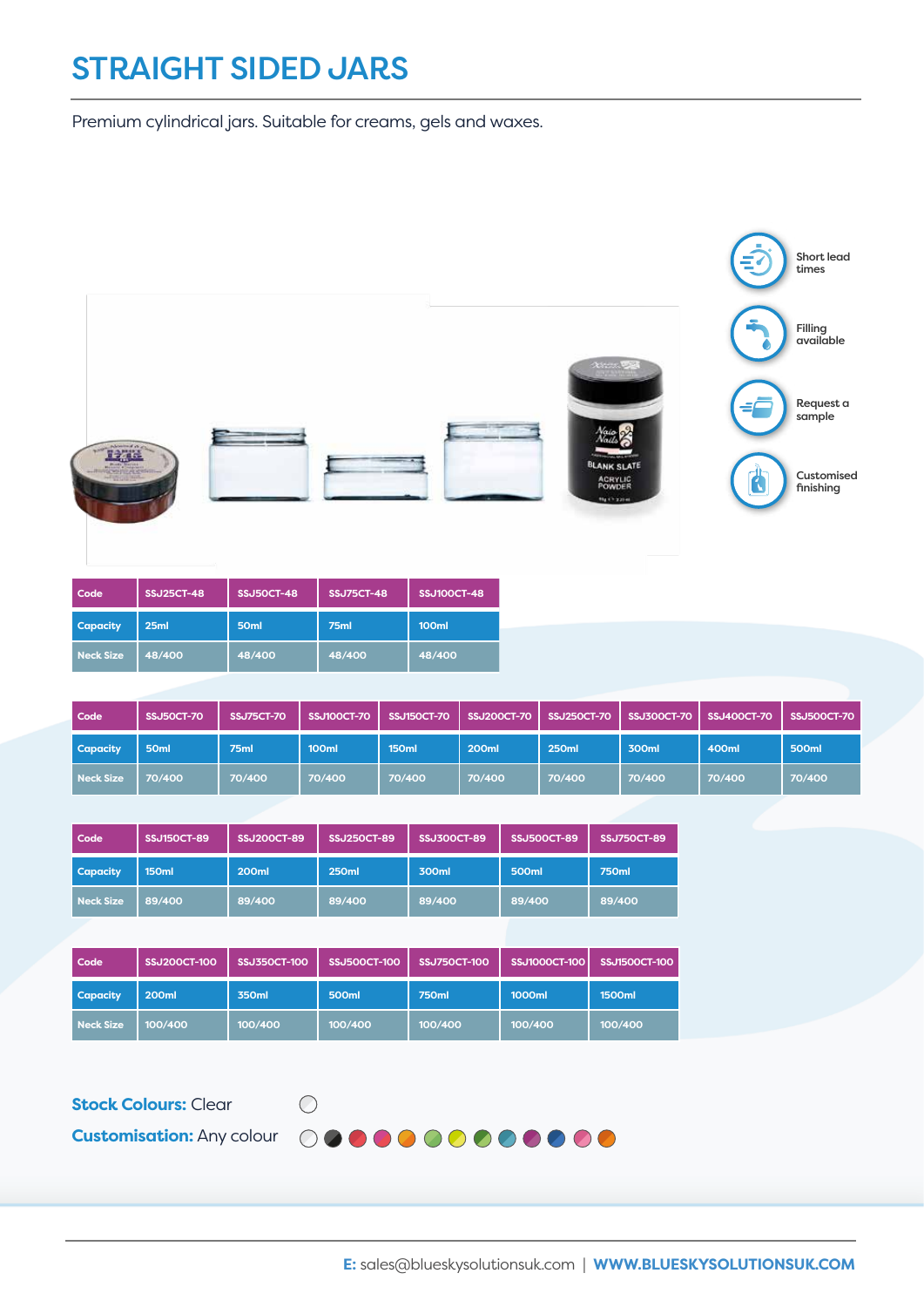# BOSTON ROUND BOTTLES

| Popular round bottle range. Suitable for all liquids, creams, gels and lotions.<br>₹ |                |                |                 |                 |                 |                 |                                                                                           |                 | Short lead<br>times |                 |                         |
|--------------------------------------------------------------------------------------|----------------|----------------|-----------------|-----------------|-----------------|-----------------|-------------------------------------------------------------------------------------------|-----------------|---------------------|-----------------|-------------------------|
|                                                                                      |                |                |                 |                 |                 |                 |                                                                                           |                 |                     |                 | Filling<br>available    |
|                                                                                      |                |                |                 |                 |                 |                 | Morg                                                                                      |                 |                     |                 | Request a<br>sample     |
|                                                                                      |                |                |                 |                 |                 |                 | Card Definit<br>Cusan<br><b>Business</b><br><b>TANK OF AN</b><br><b>Service Council</b> y |                 |                     |                 | Customised<br>finishing |
| Code                                                                                 | <b>BR501CT</b> | <b>BR751CT</b> | <b>BR1001CT</b> | <b>BR1501CT</b> | <b>BR2001CT</b> | <b>BR2501CT</b> | <b>BR3001CT</b>                                                                           | <b>BR4001CT</b> | <b>BR5001CT</b>     | <b>BR7501CT</b> | <b>BR10001CT</b>        |
| Capacity                                                                             | 50ml           | 75ml           | 100ml           | 150ml           | <b>200ml</b>    | <b>250ml</b>    | 300ml                                                                                     | 400ml           | 500ml               | <b>750ml</b>    | 1000ml                  |
| <b>Neck Size</b>                                                                     | 20/410         | 20/410         | 20/410          | 24/410          | 24/410          | 24/410          | 24/410                                                                                    | 24/410          | 24/410              | 28/410          | 28/410                  |
| <b>Stock Colours:</b> Clear, Black, White<br>$\sqrt{2}$                              |                |                |                 |                 |                 |                 |                                                                                           |                 |                     |                 |                         |

**Customisation:** Any colour 0000000000000

# TALL BOSTON ROUND BOTTLES



Call: +44 (0)1472 240 940 for product specifications, complimentary samples and packaging advice.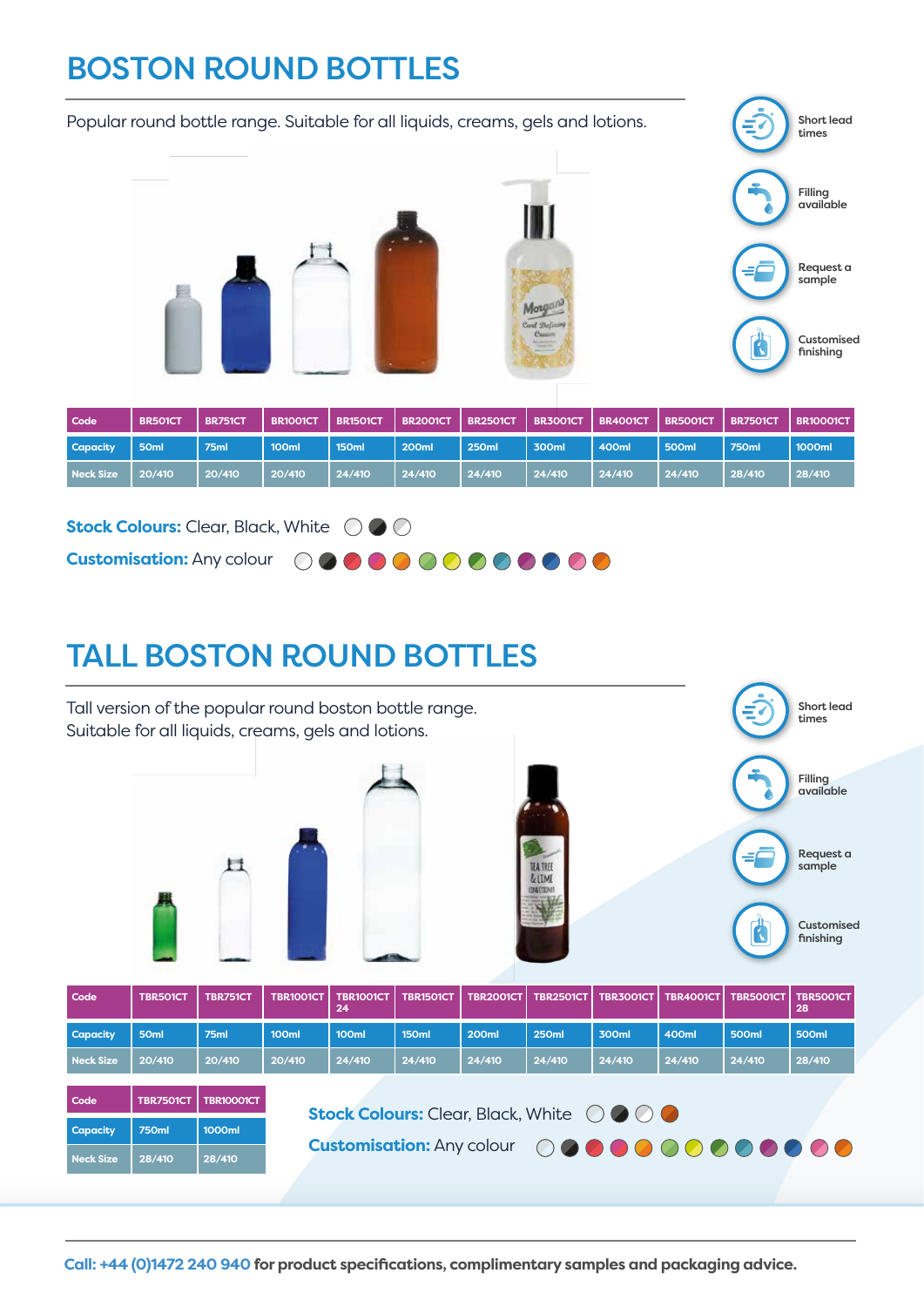# COSMO VERALS

Elegant, conical shaped bottle range. Suitable for all liquids, creams, gels and lotions.



Short lead times

| Code            | <b>CV250CT</b> | CV300CT | <b>CV500CT</b> | <b>CV1000CT</b> |
|-----------------|----------------|---------|----------------|-----------------|
| <b>Capacity</b> | 250ml          | 300ml   | 500ml          | 1000ml          |
| Neck Size       | 28/410         | 28/410  | 28/410         | 28/410          |

**Customisation:** Any colour

# COSMO SIROPS



**Customisation:** Any colour 0000000000000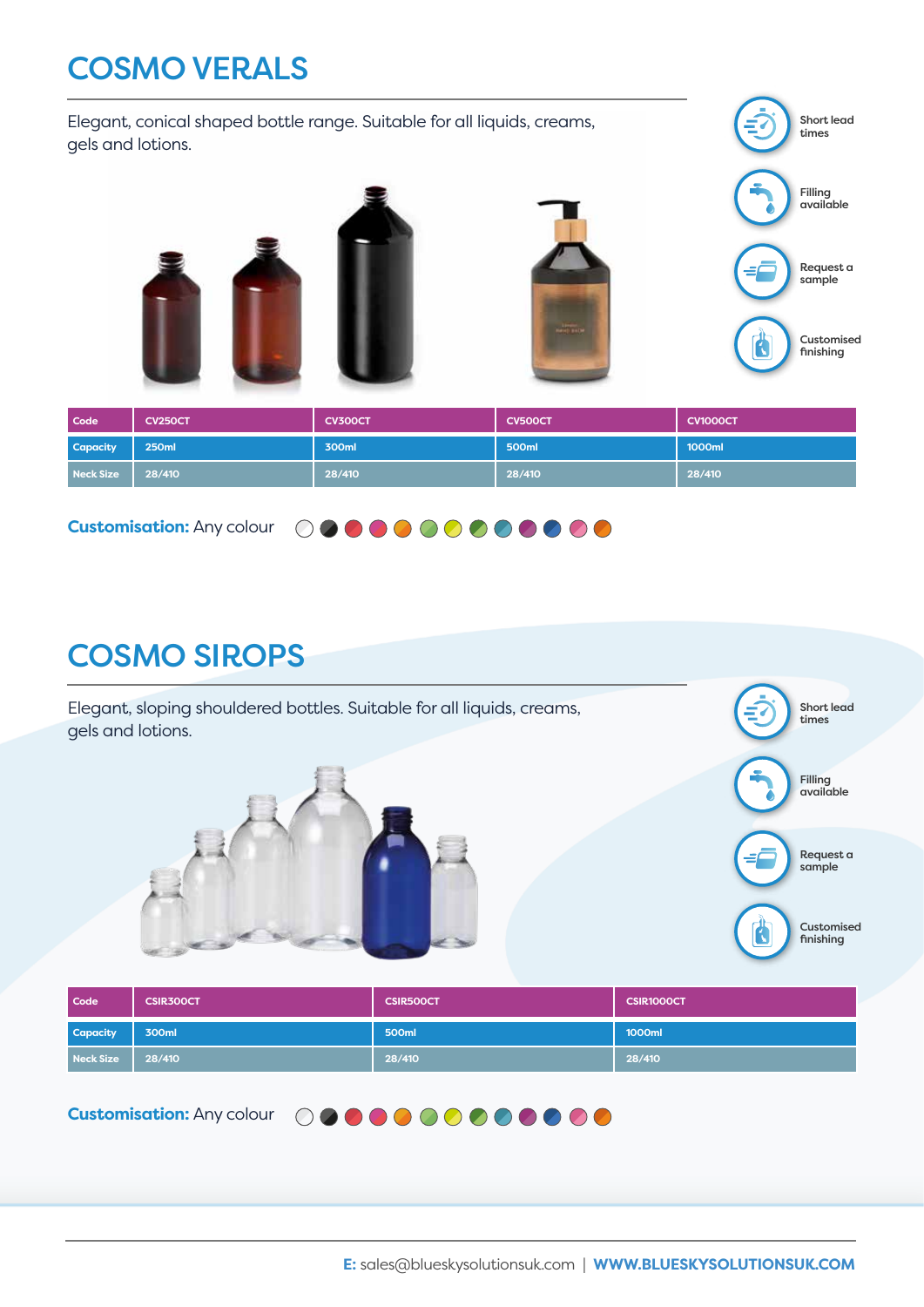# CUSTOM MADE FOR YOU

Give your brand a boost with a completely customised look. Beyond colour and decoration, Bluesky have a neat little trick up our sleeve; custom tooling. The solution for creating your very own bottle or jar style.

# Standard packaging isn't for everyone

Not all brands are looking for an off the shelf solution. Even with the colour and decoration options available, some products demand something special. Iconic even. There's no mistaking the hourglass profile of a Coca-Cola bottle, the body curves of Jean Paul Gaultier perfume or the straight lines of a Clinique moisturiser.

With the help of Bluesky custom tooling, you too can create a recognisable packaging silhouette. Evoke the personality of your brand with playful curves, serious straight sides, vintage shapes or modern aesthetics.





# **Cost Effective Customised Solutions**

PET is a superbly flexible material for creating your own unique bottle or jar shape. Using the stretch blow moulding process, Bluesky are able to produce new moulds to match your specification with custom tooling. Our design process enables you to see your product with realistic 3D visuals before incurring any tooling costs.

## Delight your consumers

When it comes to beauty and personal care, bottles are no longer banished to the bathroom cabinet but displayed as if decorations. Status symbols even. Especially luxury and independent beauty brands. Unique packaging shapes demand brand recognition but more importantly demand the consumer's attention and desire. Delight your consumers with desirable packaging from Bluesky without breaking the bank.

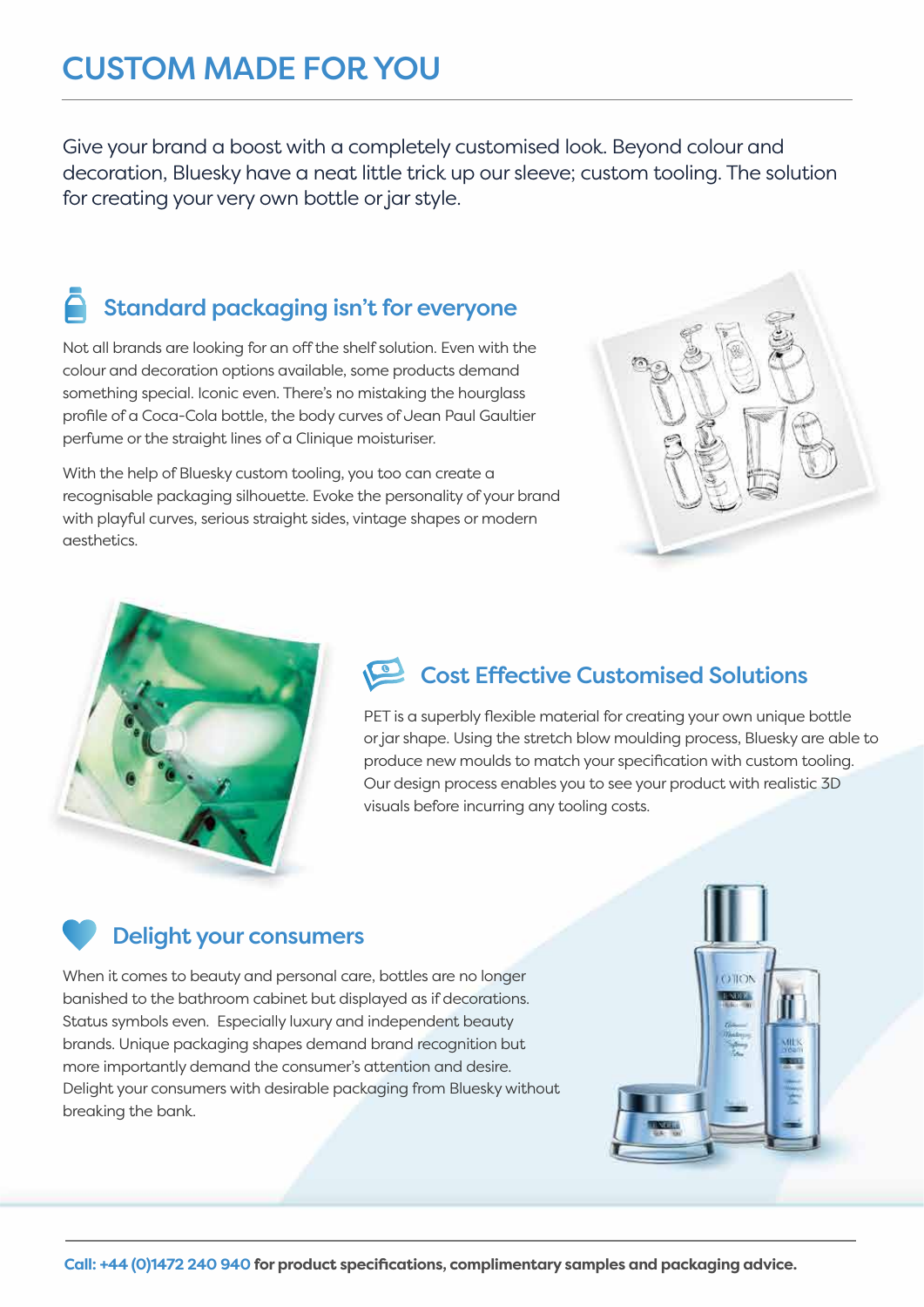Turn your idea into a reality in 6 simple steps with Bluesky's custom tooling solution.



## 1. Initial Design

Starting with your idea we will agree an initial design. We work from mood boards and your brand colours to produce a visual image of the desired end result.

## 2. Full Technical Specification

We then take your dimensions and produce a full technical specification with exact measurements and material details of what is achievable. This enables us to make an accurate model for you.

## 3. 3D Print and Initial Sample

Before we go into manufacture, we'll send you a 3D printed sample so you can see the physical size and shape of your packaging.



## 4. Manufacture Tooling

This is the exciting part. We manufacture tooling for the exact shape of your packaging design to produce a prototype.



## 5. Pre-production Sample

Even more exciting is when we send you a pre-production sample so you can see exactly what the finished packaging will look and feel like.



## 6. Production

Once we have your approval, mass production commences! Fast, high quality production with food grade manufacturing standards if required.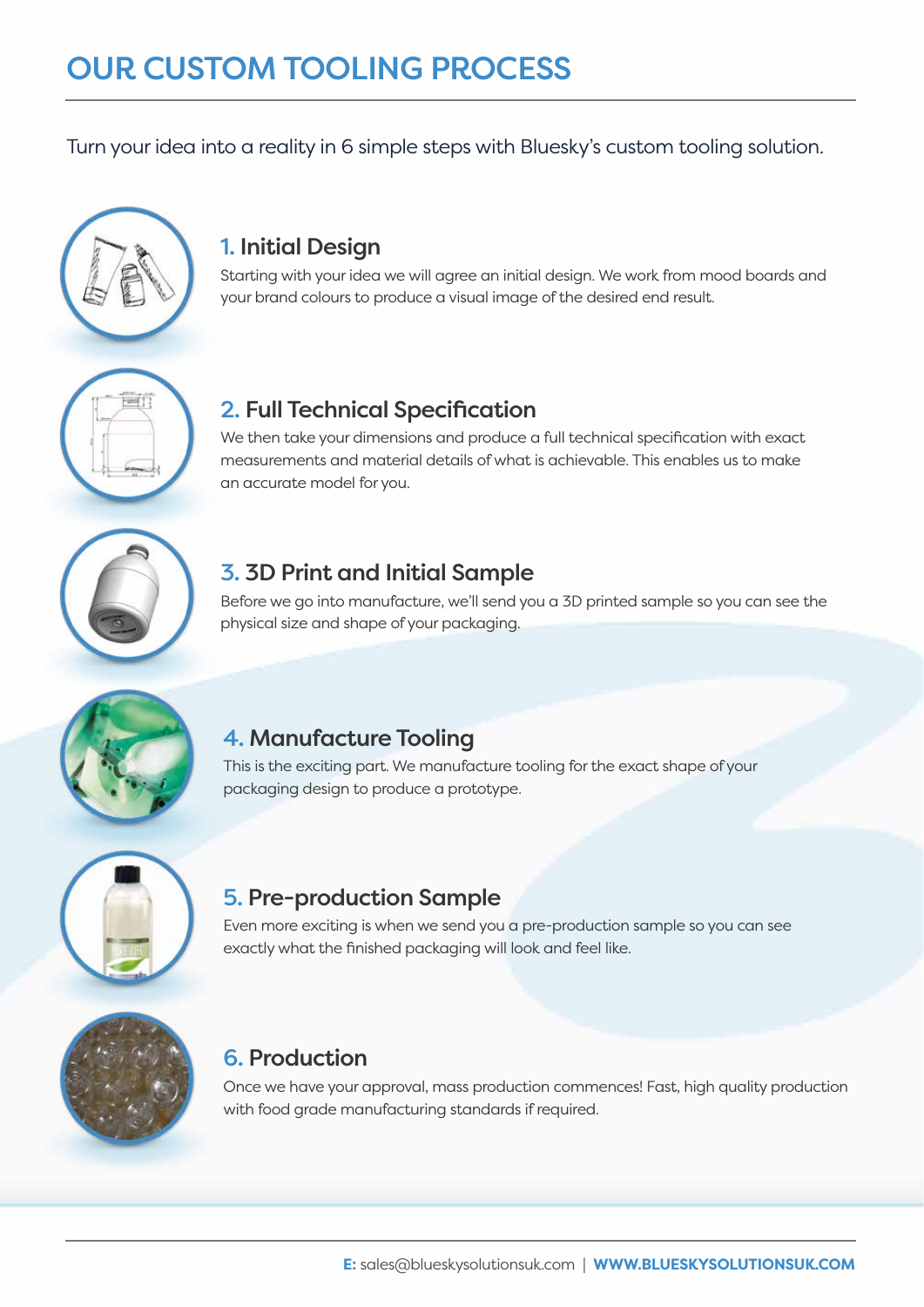# HOW TO ORDER

# **OR** Order from stock

Order online, email or call to order from our packaging stock shop of standard sizes and colours with same day dispatch on all orders received before 1pm.





# Request a customised quote

If you need bespoke colours or finishes, specific production quantities & fulfilment, or customised design such as new tooling or personalisation of product, please call or e-mail to discuss your requirements.

# $\left\| \begin{matrix} \mathbb{Z}^{\mathbb{Z}} \\ \mathbb{Z}^{\mathbb{Z}} \end{matrix} \right\|$  Use our product creation service

Turn your product idea into a shelf ready product with access to our filling and product formulation service when you purchase your packaging by calling or emailing us about your project.





**Call:** +44 (0)1472 240 940 **Email:** sales@ blueskysolutionsuk.com **Order online:** www.blueskysolutionsuk.com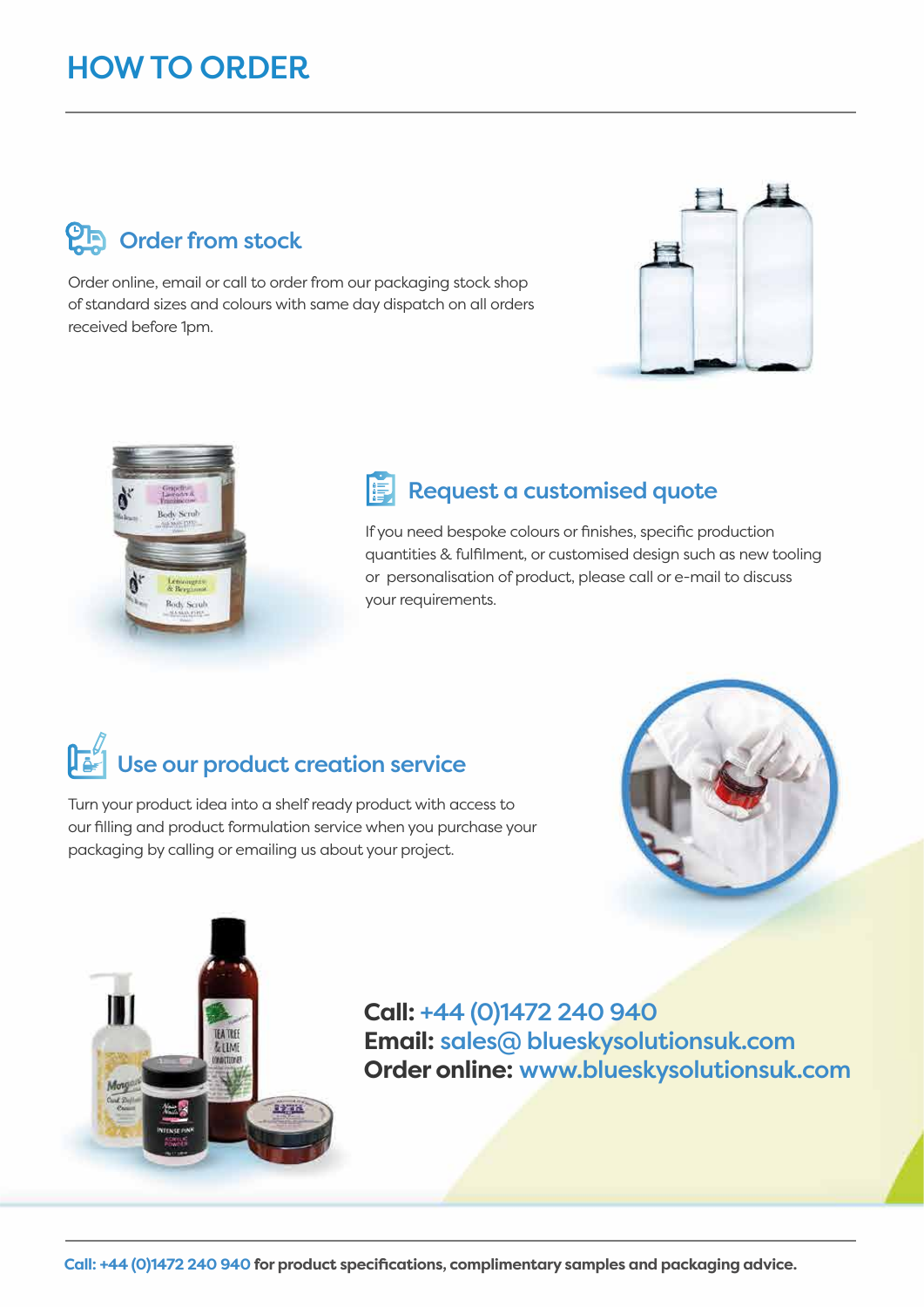## PET is one of the easiest materials to recycle. PET PCR is even more environmentally friendly as it's actually manufactured from recycled plastic.

Post Consumer Regrind, or PCR for short, is increasing in popularity as brands adopt a sustainable approach to packaging. With the focus on reducing plastic waste to landfill, PCR not only makes use of recycled plastic but it can be recycled again and re-manufactured into a fresh batch of PCR packaging. Part of a circular economy. PCR offers genuine sustainability.

Your PET packaging can be made in a variety of PCR strengths. 5-10% PCR can be added to PET bottles and jars with little to no impact on optical clarity. 100% PCR is more suitable for opaque packaging or colouring and responds well to decoration. Talk to Bluesky to discover the impact of PCR packaging for your brand.

#### **Manufacture**

PCR re-enters the manufacturing process, using less energy and reducing the carbon footprint to produce.

#### Consumer

Products in PCR are distributed and consumed as normal.

#### Recycle Bin

Consumers then throw away their PCR packaging into the recycling bin or kerbside box.

#### Cleaned

Plastics are sorted by polymer type and go through a cleaning process to remove any food, liquid, or chemical residue.

#### Grind

When they are dry the clean polymers are then ground up and shredded into flakes.

#### Pelletise

Next they are melted down to form small pellets, ready to be added to the production process of a new plastic bottle.





## What is ECOPACK?

ECOPACK is the Bluesky classification for our most eco-friendly products. To qualify, a product must be recyclable, renewable or re-useable. Our PET bottles have been awarded the ECOPACK classification as 100% recyclable products that can also be made with recyclable plastic.